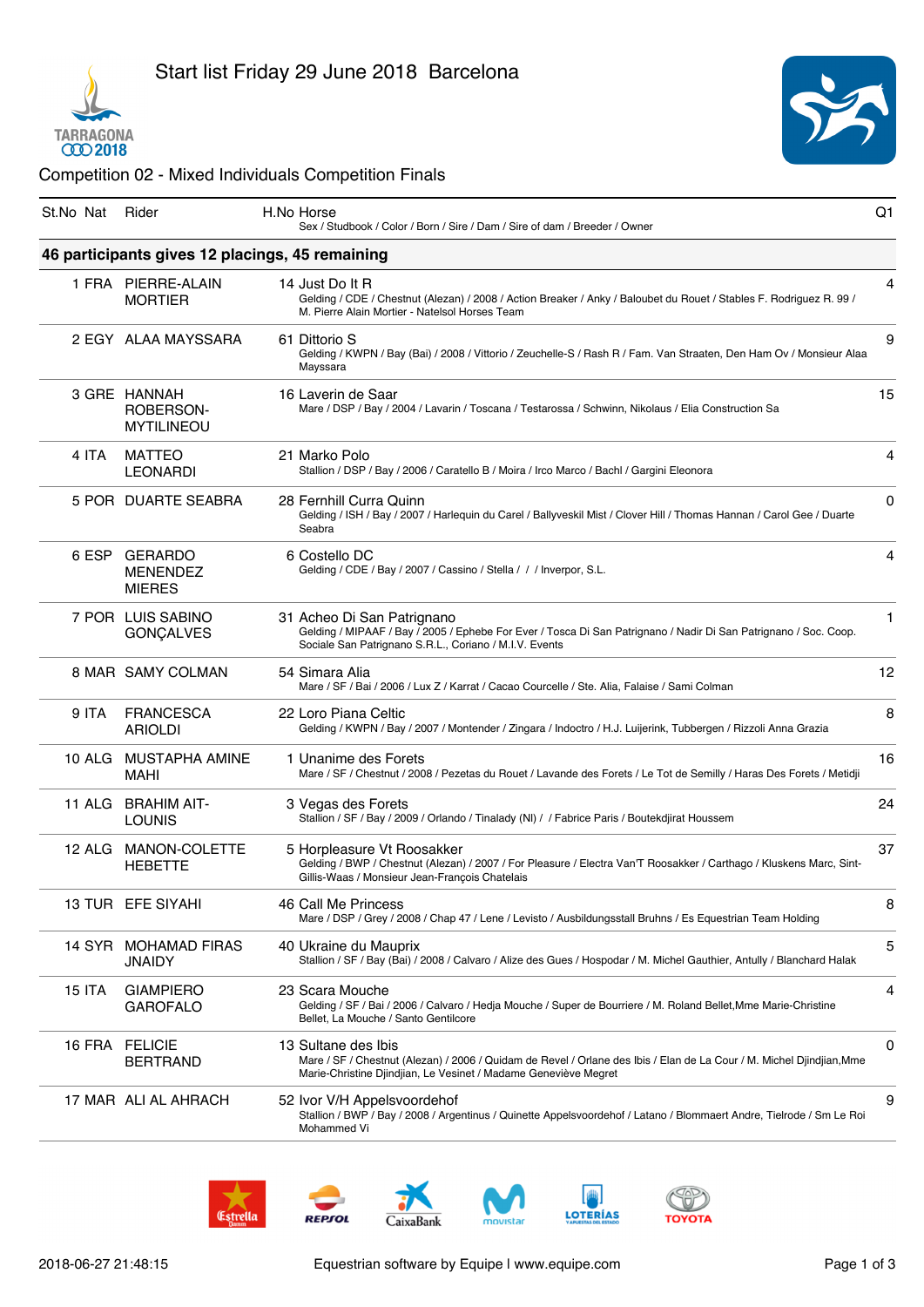



## Competition 02 - Mixed Individuals Competition Finals

| St.No Nat Rider |                                        | H.No Horse<br>Sex / Studbook / Color / Born / Sire / Dam / Sire of dam / Breeder / Owner                                                                                                                | Q <sub>1</sub> |
|-----------------|----------------------------------------|---------------------------------------------------------------------------------------------------------------------------------------------------------------------------------------------------------|----------------|
|                 | 18 TUR DERIN DEMIRSOY                  | 48 Harry K<br>Stallion / DWB / Bay / 2004 / Equest Carnute / Ronett-K / Robin Z II / Soeren Knudsen, Vejle / Demirsoy Equestrian<br>Scrl - Derin Demirsov                                               | 8              |
|                 | 19 FRA ALEXANDRA<br><b>PAILLOT</b>     | 15 Tonio La Goutelle<br>Gelding / SF / Chestnut (Alezan Brule) / 2007 / Ogrion des Champs / Naiade de l'Argella / El Paso Platiere / M. Gabriel<br>Thollon, St Chef / Paillot Equine Consulting         | 0              |
|                 | 20 TUR OMER KARAEVLI                   | 47 Roso Au Crosnier<br>Gelding / SF / Bay / 2005 / Looping d'Elle / Histoire Geffosses / Odin de La Cense / Mme Florence Lecouillard,<br>Geffosses / Kaya Didman                                        | 10             |
|                 | 21 TUN BADRIDIN<br><b>OMANAA</b>       | 43 Honore Van'T Valleihof<br>Gelding / BWP / Bay (Bai Fonce) / 2007 / Calvaro vh Schoonhoudthof / Easy Dancer Bwp / Warkant Van 'T Gestelhof<br>/ De Cleene Pieter, Meerdonk / Monsieur Badridin Omanaa | 30             |
|                 | 22 MKD LUKA ZALOZHNIK                  | 26 Coupe du Rouet<br>Stallion / / Bay / 2006 / Coue de Coeur / Stutbuch 1 Goloubet / Baloubet du Rouet / Gestuet Lewitz / Aleksandra<br>Karolina Lusina                                                 | 4              |
|                 | 23 GRE ALEXANDROS<br><b>FOURLIS</b>    | 18 Grandeur<br>Stallion / BWP / Bay / 2006 / Querlybet Hero / Aguita Van 'T Beukenhof / Ohio van de Padenborre / De Waele - De<br>Bruycker Luc En Mireille, Sint Kruis Winkel / Stephex Stables         | 6              |
|                 | 24 TUN SELIM OURTANI                   | 41 Hellmond Vd Bisschop<br>Gelding / BWP / Grey (Gris) / 2007 / Douglas / Vivid / Cavalier / De Craene Tom, Melle / Clothilde Paret                                                                     | 10             |
|                 | 25 FRA TITOUAN<br><b>SCHUMACHER</b>    | 11 Atome Z<br>Gelding / ZANG / Bay (Bai) / 2007 / Amadeus Z*Brimbelles / Erythrea Vd Schrijberg / Toulon / Haras Des Brimbelles<br>99 / Haras Des Brimbelles                                            | 0              |
|                 | 26 ESP PAOLA AMILIBIA<br>PUIG          | 9 Julieta<br>Mare / HOLST / Bay / 2010 / Canstakko / Zum Felde / Casall / Ahsbahs Gbr / Federico Fernandez & Paola Amilibia                                                                             | 5              |
|                 | 27 TUN GHAZI ELLOUZE                   | 42 Chateau<br>Gelding / KWPN / Dark / 2007 / Colandro / Zidane / Heartbreaker / W.J.M. Mulder, Heino / Majdi Chaari                                                                                     | 20             |
|                 | 28 SYR AMRE HAMCHO                     | 39 Lordano<br>Stallion / OS / Grey / 2004 / Lordanos / Hera XXIII / Cantus / Sosath, Gerd / S. Petraitis/M. Petraitis/K. Petraitis                                                                      | 12             |
|                 | 29 EGY KARIM EL ZOGHBY                 | 56 Caveman Dh Z<br>Stallion / ZANG / Grey / 2008 / Cardento / Cordata Z / Corland / Huys Toby / Bell Equestrian Fund                                                                                    | 4              |
|                 | 30 SYR CHADI GHARIB                    | 37 Taiwan du Landey<br>Gelding / SF / Bay (Bai) / 2007 / Flipper D'Elle*Hn* / Odyssee du Landey / Quouglof Rouge / / Omar Alhosari                                                                      | 5              |
|                 | 31 GRE IOLI MYTILINAIOU                | 19 Mon Ame II<br>Mare / AES / Bay / 2005 / Caretano Z / Bieke Jh Z / Burggraaf / S Davenport / Elia Construction Sa                                                                                     | 19             |
|                 | 32 MON WENCESLAS<br><b>THOMEL</b>      | 27 Tonic d'Ick<br>Stallion / SF / Bay (Bai) / 2007 / Magic d'Elle / Opium de Reve (Be) Bwp / Quidam de Revel / S.C.E.A. Haras D' Ick, St<br>Sylvestre De Cormeilles / S.C.E.A. Haras D'Ick              | 16             |
| 33 SLO          | ROBERT BOMBEK                          | 35 Colmina<br>Mare / HOLST / Dark Bay / 2003 / Colman / Fin / Calando I / Schlueter Zg, Herzhorn / Nada Milena Bombek                                                                                   | 13             |
| 34 ITA          | <b>FILIPPO MARCO</b><br><b>BOLOGNI</b> | 20 Quidich de La Chavee<br>Stallion / SF / Chestnut / 2004 / President / Havane de Sivry / Apache d'Adriers / Mme Claudine Leyder Bordet, Ebly /<br>Bagni Salvatore                                     | 0              |
|                 | 35 MAR ABDELKEBIR<br><b>OUADDAR</b>    | 50 Dino W<br>Stallion / KWPN / Grey / 2008 / Berlin / Life Style Z / l'Amour Z / A. Waldman, Putten / Sm Le Roi Mohammed Vi                                                                             | 13             |
|                 |                                        |                                                                                                                                                                                                         |                |









LOTERÍAS